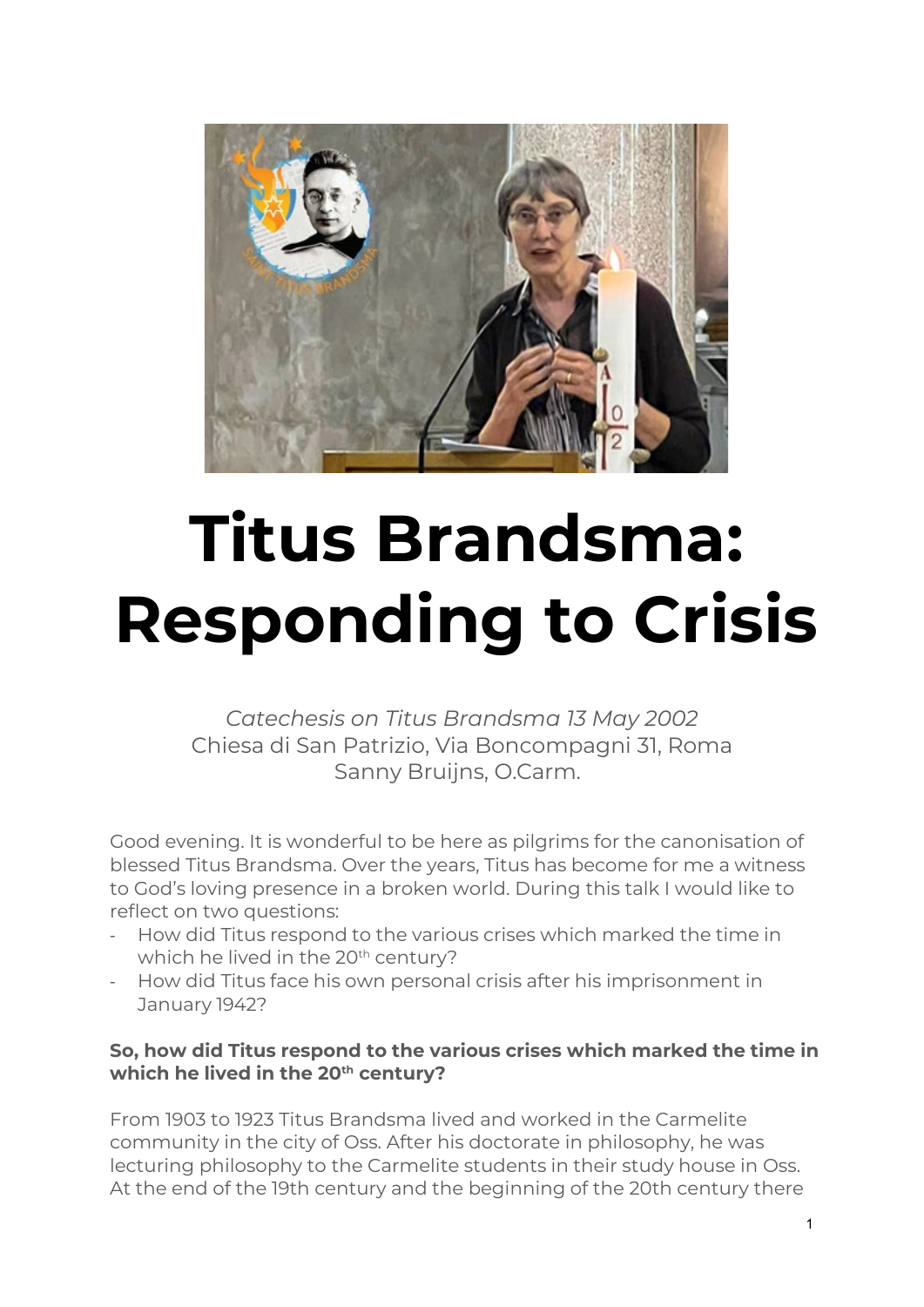was great poverty and a lack of employment in the city of Oss, in the region of Brabant, the Netherlands. The young Titus and the other friars in his community were deeply affected by the needs of the people. As a contemplative community in the very midst of the people, they organised various social activities for the poor to improve their lives and their circumstances.

Aware of the importance of good communication, Father Titus Brandsma injected new life into 'De Stad Oss', a local newspaper. As its chief editor, he wrote about a range of social issues such as child mortality, alcoholism, unemployment, criminality, the dangers of National Socialism and women's suffrage.

Titus was very much aware of the need for and importance of good information and good education. So he founded a public library to help promote the spiritual and social development of those in Oss who were suffering under the burden of poverty.

His next step involved the founding of a high school with the aim of offering good education to the young people.

1914 saw the outbreak of the First World War. Titus was then thirty-three. He was touched by the suffering of the refugees and the soldiers who died on the battlefields across Belgium and France. This inspired him to write his first series of meditations on the stations of the cross for the artist Albert Servaes. With images of real-life victims of war in his mind, Servaes depicted Jesus' way of the cross in the most graphic and striking manner. Inspired by these paintings, Titus wrote his first series of meditations on the pain and suffering of Jesus on his way of the cross.

The decade that followed the First World War is often referred to as the Roaring Twenties. It was during this decade that the Catholic University of Nijmegen was founded, an important event which was part of the emancipation of Catholics in the Netherlands and the Low Countries. It was at this new university, that Titus was appointed to the Chair of the history of philosophy and the history of mysticism.

The end of the so-called roaring twenties was then suddenly marked by the Wall Street Crash. This heralded the period known as the Great Depression which impacted profoundly on all of the Western industrialized countries. It was during this challenging time that fascist ideology began to flower. Titus Brandsma was very much aware of the dangers of National Socialism. He lectured on this topic in his course on the philosophy of national socialism.

In 1932, at the University of Nijmegen, he delivered his famous speech on 'The concept of God'. I will now quote the opening lines: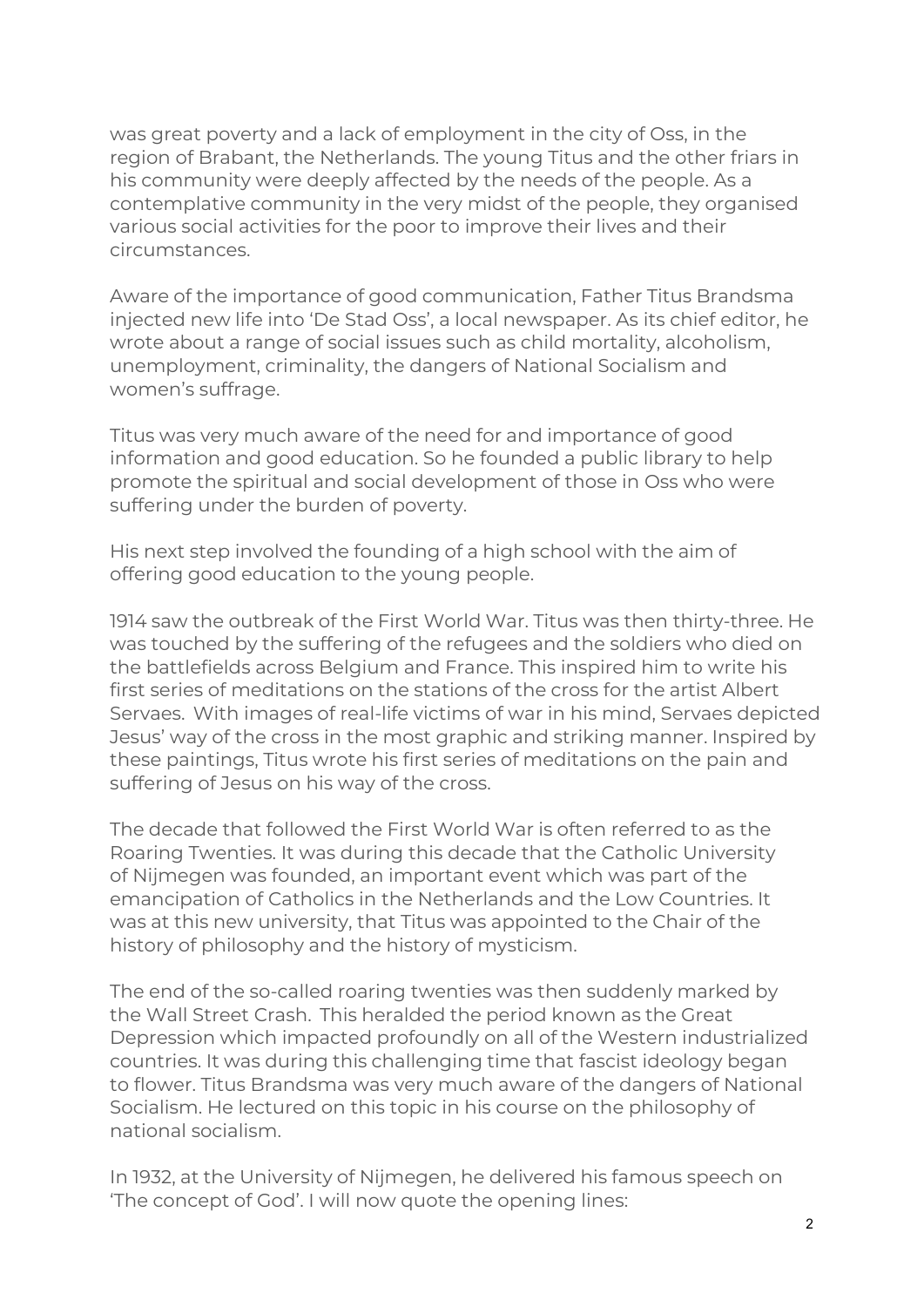*Among the many questions which I ask myself, none occupies me more than the riddle (the puzzle), that the evolving human being, proud and spirited in his progress, turns away from God in such great number…*

And yet…*There is in these dark times a special light in the developing concept of God. And this is the idea, that God dwells within us, and in the whole of our life, that divine indwelling can become a bright radiance.*

It is during times of crisis that Prof. Brandsma experiences God's indwelling, as a ray of light in a dark night. The darkness of 1932 became even darker in the years that followed Adolf Hitler's appearance as Chancellor of Germany, and Führer of his nation. During the years of growing Nazi tyranny, the Carmelite Titus Brandsma responded to this dark movement in a determined and focused, and yet non-violent way. He was an active member of the Roman Catholic Peace Union. During his philosophy lectures at the University of Nijmegen, he explored the dangers of National Socialism. During his courses on Dutch mysticism, he focused on the mysticism of suffering. With hindsight, we can look back and say that these experiences were preparing him for what was to come: imprisonment in Scheveningen, Amersfoort, Cleve and finally his death in Dachau.

This brings me to my second question:

## **How did Titus face his own personal crisis after his imprisonment in January 1942?**

We all know that Father Titus was arrested in January 1942 as a political prisoner because of his resistance to the Nazi propaganda. This arrest marks the moment when he began to walk his own way of the cross. Because his life was rooted in contemplation he was given the strength to face his enemies. In the prison of Scheveningen he was interrogated by the German captain Hardegen. Hardegen asked Titus Brandsma to explain why the Dutch were against the National Socialist Movement. He set out his response to this question in what is called his 'Last writing'. In the prison of Scheveningen, he explains in his 'Last writing' his own resistance to the Nazis and the resistance of the Dutch nation. He writes that by denying the Christian roots and free spirit of the Dutch people, the National Socialist Movement was in reality an anti-Dutch movement. Titus said, and I quote:

*the love of liberty in our people is great, truly great. The Dutch people will assume and accept more from the German*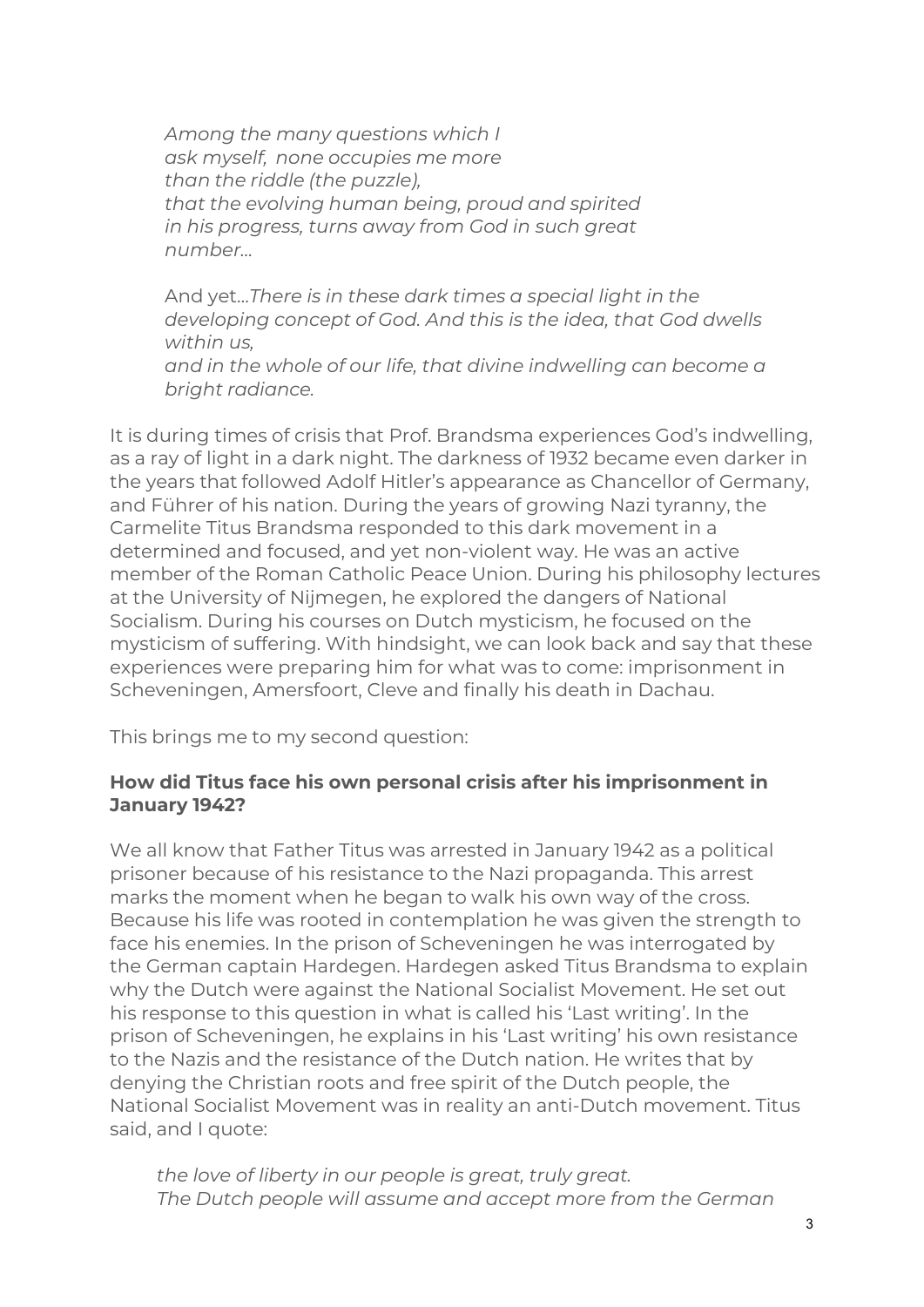*people in complete freedom and independence, than they shall ever accept by force and terror.*

After reading what Titus wrote the German Captain Hardegen concludes, and I quote:

*Brandsma is genuinely a man of character with firm convictions, who wants to "protect Christianity" against National Socialism. He is anti-Nazi in principle and shows this everywhere.*

Hardegen advised to eliminate this dangerous Little Friar and to send him to the transit prison camp at Amersfoort because of his firm convictions. The firm convictions of Titus Brandsma can be felt in his well-known poem that opens with the lines:

*'O Jesus, when I look on you, My love for you becomes more true. And yours, I know, will never end, moreover as your special friend.*

In these lines we sense an atmosphere of contemplation during which we see Titus gazing lovingly at Jesus on the cross, feeling a mutual love, experiencing a 'special friendship' with Jesus. The political setting where this poem was written is 'in prison'. The spiritual setting is 'in union with his special friend Jesus'. After a life of prayer and study, of lecturing and writing, Titus Brandsma seemed to be someone whose whole being was rooted in contemplation. It was his friendship with the Lord, that gave him the strength and inspiration to love his Lord, to love his fellow prisoners, and to remain friendly to those who imprisoned him. The source of his inner strength was his union with the risen Jesus and with Mary, our mother and sister.

After seven weeks in his private prison cell in Scheveningen Professor Brandsma was transferred to the transit prison camp of Amersfoort, where he shared a barrack with other prisoners. Whilst in Amersfoort he was invited by a protestant political prisoner to speak about the mysticism of the Passion. Several people who were listening to him at that time, testified after the Second World War to what happened during that moment when Titus spoke from his very depths. One of them wrote, and I quote:

*The conference became – and it couldn't be otherwise on Good Friday – a meditation on the Passion of Christ, of which his heart was full.*

*… there, heart touched heart. The words sprang up spontaneously in his heart from the love for his Saviour which burned there and they hit the mark.*